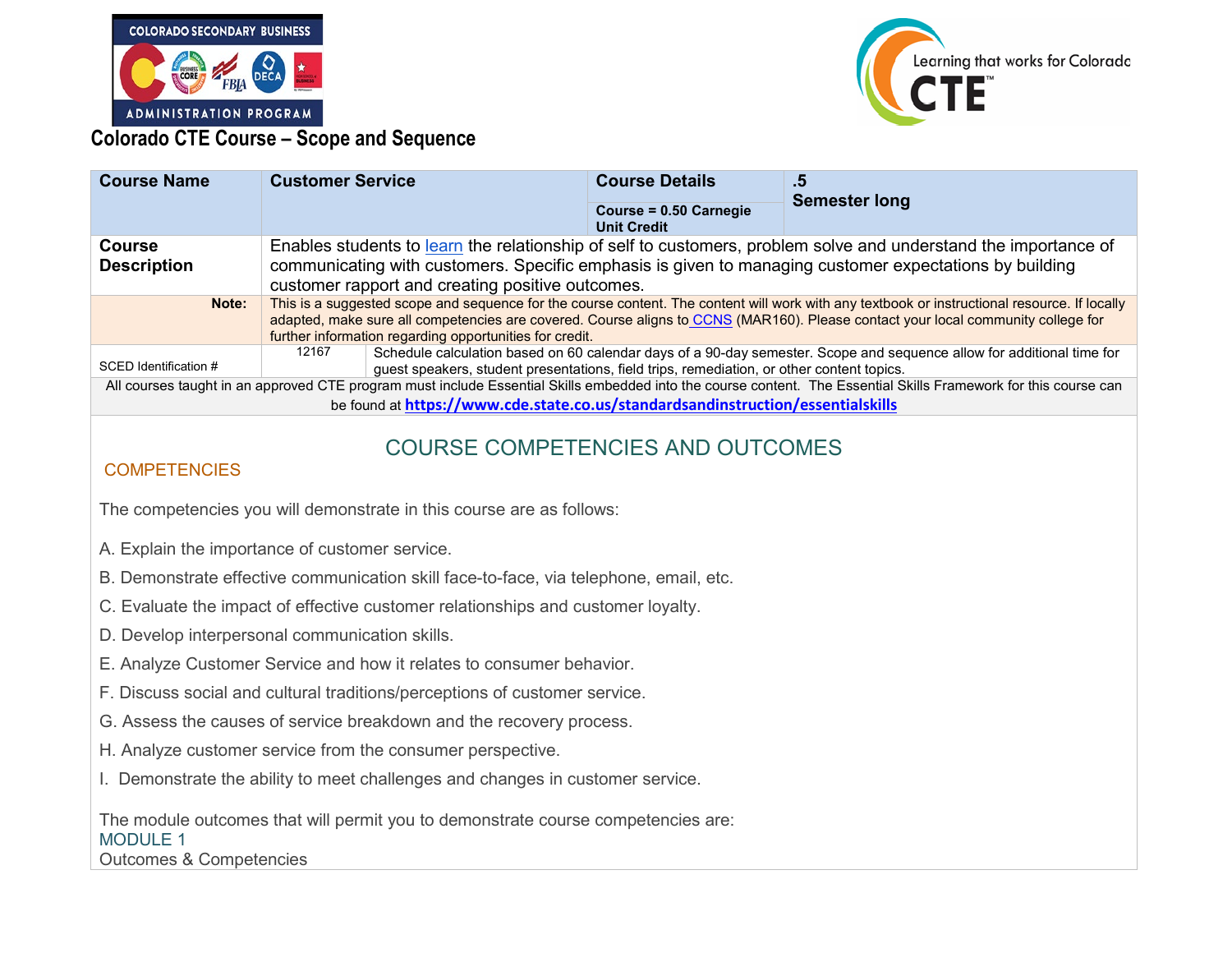



- 
- 2. Compare examples of customer service. A, C, E, H
- 3. Generalize the five needs of every customer. E, H
- 4. Determine what contributes to customer perceptions. A, H
- 5. Consider trends in customer service. I

### MODULE 2

#### Outcomes & Competencies

- 1. Generalize the problem-solving process. A, E, H, I
- 2. Demonstrate negotiation skills. B, D, I
- 3. Apply the problem-solving process. A, B, C, D, E, F, H, I
- 4. Identify examples of the influence of culture in the organization and in the customer service provided. F

## MODULE 3

### Outcomes & Competencies

- 1. Identify and use the five main methods of communication. B, D, E, F, H, I
- 2. Explain importance of communication in customer service. A, B, D, E, H, I
- 3. Recognize mistakes made with customers. A, D, E, F, G, H, I

# MODULE 4

Outcomes & Competencies

- 1. Explain the value of retaining customers. A, C, E, G, I
- 2. Evaluate effectiveness in meeting customer needs. A, C, D, G, H, I
- 3. Evaluate the importance of availability, accessibility, and accountability to meet the needs of the twenty-first century customer. B, E, F, G, H, I
- 4. Identify the strengths and weaknesses of the technology used by companies. B, D, G, H, I

## MODULE 5

Outcomes & Competencies

1. Detail examples of active companies that are succeeding in outstanding customer service. A, C, E, F, H, I Construct a customer service plan which analyzes practices of a company and proposes recommendations. A, B, C, D, E, F, G,  $H, I$ 

(\*Outcomes and Outline from CCConline)

### **CTSO Integration**

FBLA

- Client Service
- Help Desk
- Sales Presentation
- Organizational Leadership
- Business Communication
- Introduction to Business Presentation